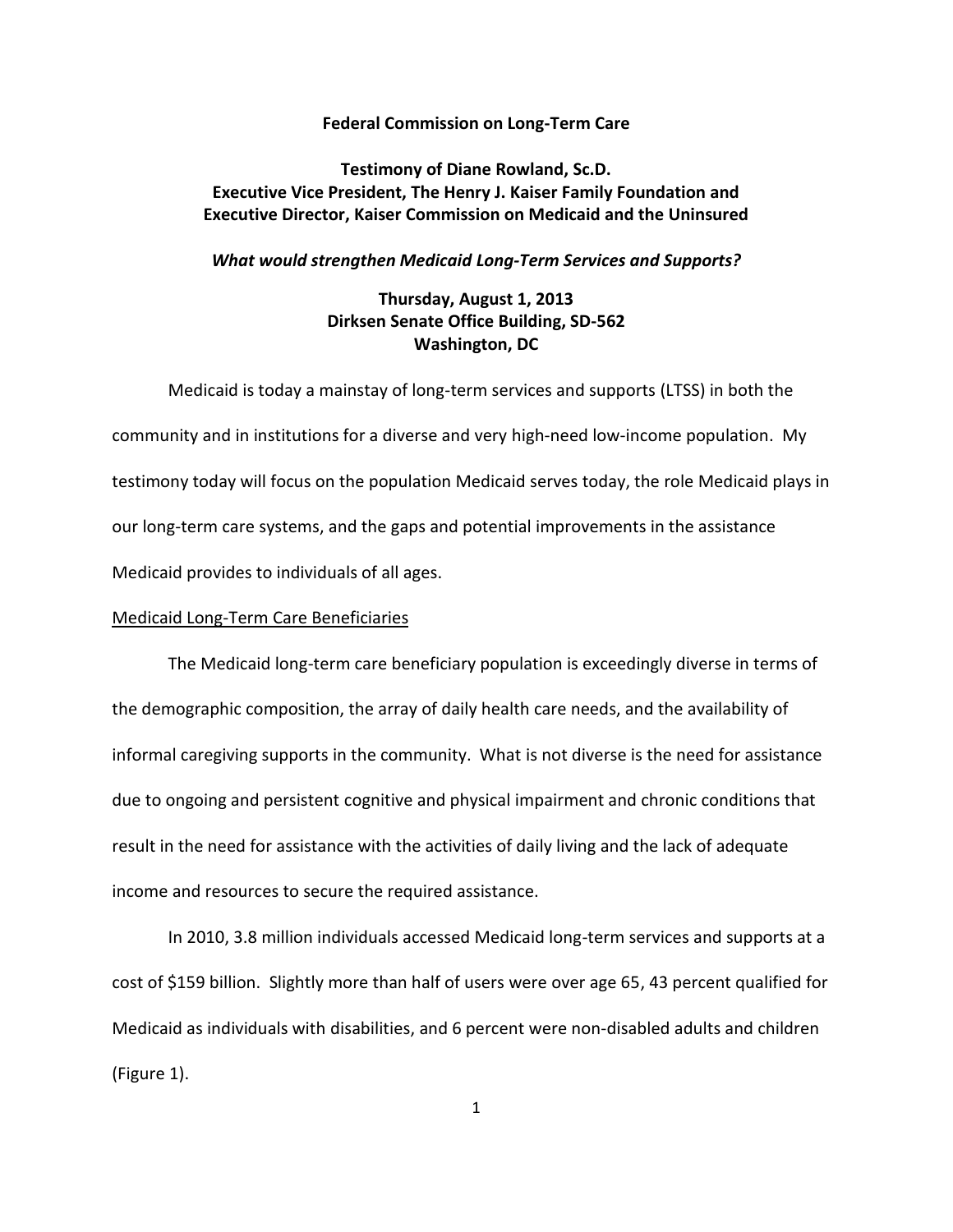

Much attention recently has been focused on Medicaid's role for those dually entitled to Medicare and Medicaid. In 2010, 69 percent of Medicaid beneficiaries (both under and over age 65) using long-term care services were dually eligible and accounted for 64 percent of total Medicaid LTSS spending (Figure 2).

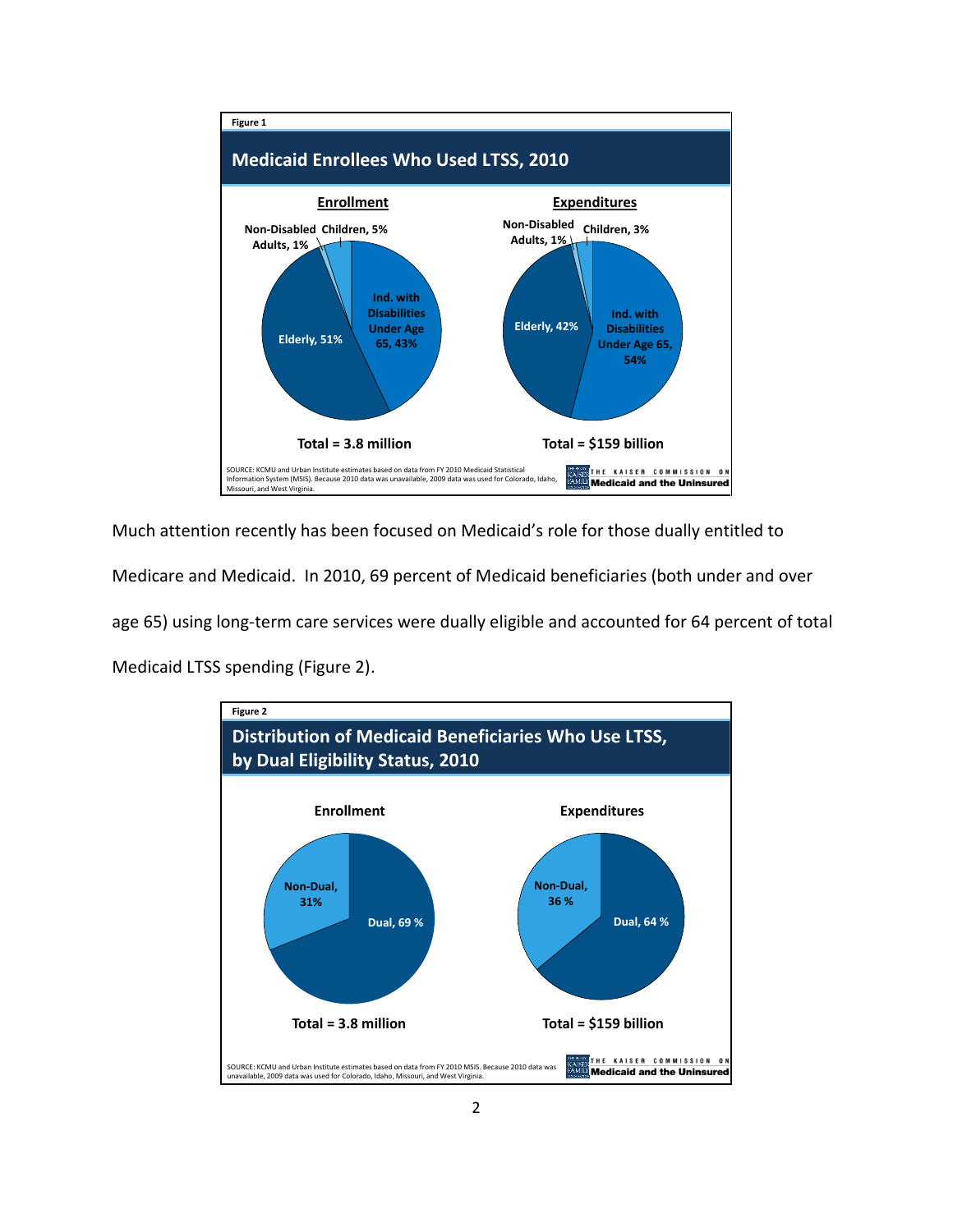Medicaid coverage of long-term care includes an array of services and supports that assist individuals with performing daily health and personal care activities. Depending on an individual's need, these activities range from providing assistance with eating, dressing, and toileting, to assisting with household chores or managing prescription medications. Medicaid covers a continuum of long-term care service settings. While many prefer to remain in the community, some individuals with extensive needs require nursing home care.

### Medicaid's Role Today

With limited coverage options available under Medicare and few affordable options in the private insurance market, Medicaid continues to be the primary payer for institutional and community-based services and supports. But, Medicaid is a means-based entitlement requiring people to meet both an income and disability test to obtain assistance. To qualify an individual must be totally and permanently disabled or over 65 with significant cognitive and physical limitations, have limited income, and few personal assets. Although there is variation in the eligibility rules across states, to receive Medicaid assistance with long-term care essentially requires impoverishment -- which is often the result of ongoing health and long-term care needs.

Two myths persist about Medicaid and long-term care. The first is that large numbers of long-term care users qualify for Medicaid by transferring their assets to gain coverage. The reality is that few senior citizens and people with disabilities have large sums of assets to transfer -- a Kaiser Family Foundation study found that most frail seniors who receive Medicaid benefits were poor prior to enrollment and that when individuals did make transfers, the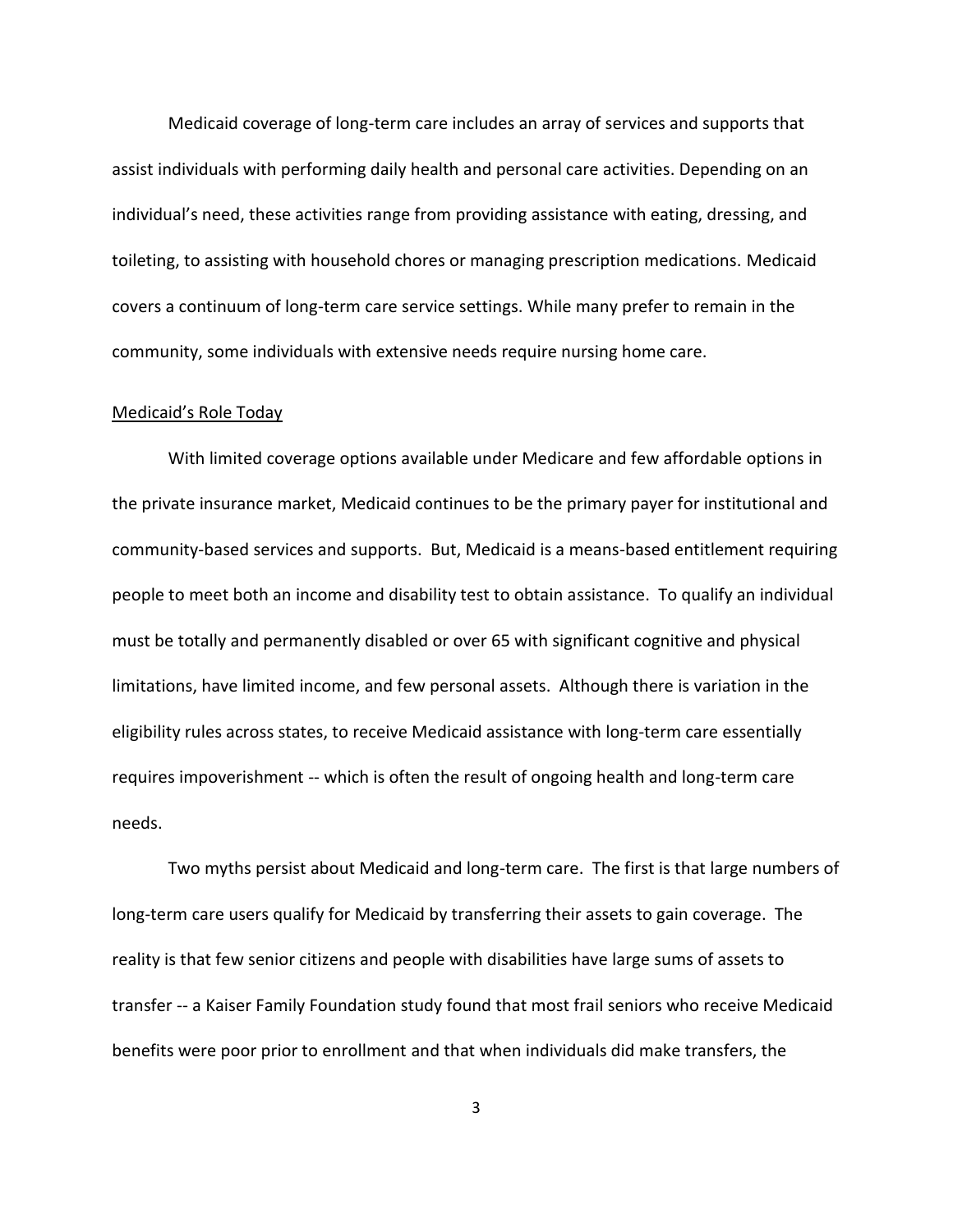amount of assets transferred by those individuals was, on average, small (one-half of study participants had asset (cash and deed) transfers of less than \$5,000). Additional studies have confirmed these findings. The second myth is that once eligibility for Medicaid assistance for institutional care is obtained, Medicaid pays the full bill. In reality, Medicaid requires that beneficiaries continue to contribute available income (from pensions and Social Security) toward the monthly cost of their care and allows individuals to retain only \$60 a month as a personal needs allowance while institutionalized.

The problem that most Americans encounter when they or a loved one needs long-term services and supports is that such care is unaffordable. Annually, nursing home care averages more than \$80,000, care in an assisted living facility over \$40,000, and home health care over \$21,000. It is hard to save for such significant and often unpredictable expenses and it's hard for elderly Americans living on Social Security and barely getting by to be able to afford the cost of ongoing long-term care. A Kaiser Family Foundation national study found that nearly half of all seniors (48%) live with incomes below 200 percent of the poverty threshold (approximately \$21,000).

Medicaid continues to be the long-term care safety net for millions of Americans because there are few other alternatives. In 2011, the nation spent \$357 billion on long-term services and supports with Medicaid covering 40 percent (or \$143 billion). Medicare's postacute benefit picked up 21 percent, other public and private providers 18 percent, private insurance 7 percent, and personal out-of-pocket payments 15 percent (Figure 3).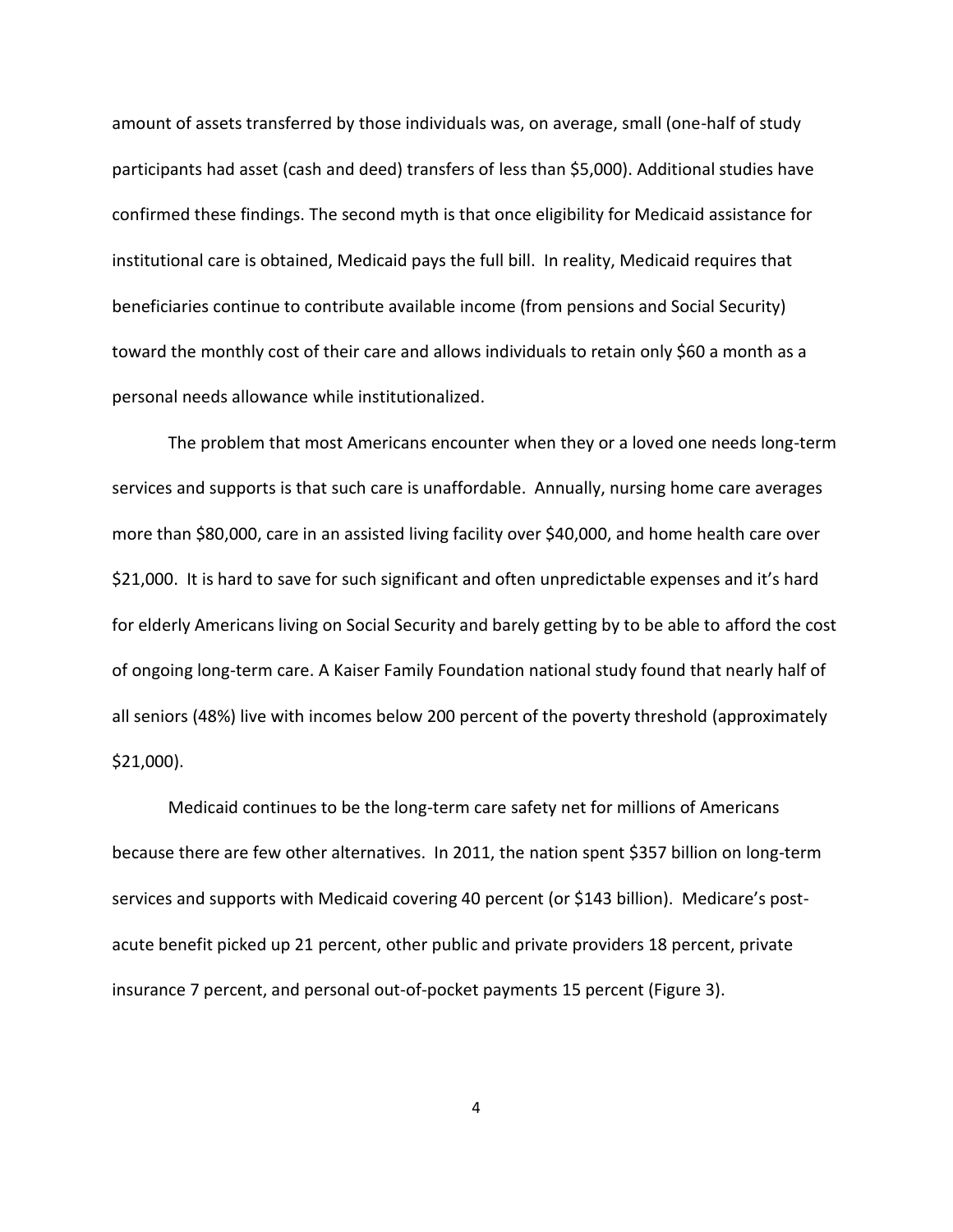

Medicaid has also increasingly shifted the balance in long-term care services and supports from heavy reliance on institutional care to much greater availability of home and community-based care that allows the elderly and people with disabilities to live at home and among their support networks (Figure 4).

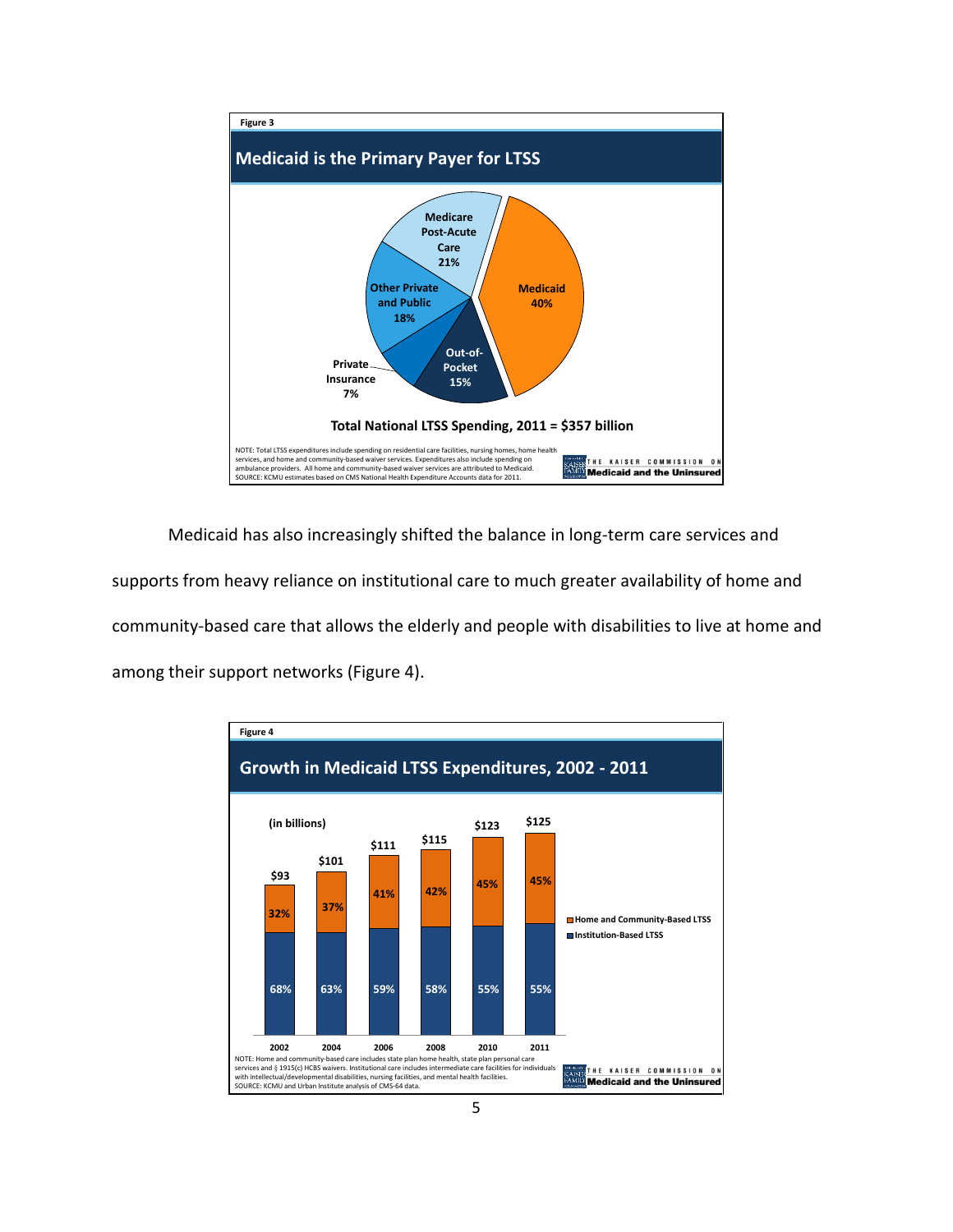The share of spending on long-term care for community-based services has grown from 32 percent in 2002 to 45 percent in 2011 due in part to the U.S. Supreme Court *Olmstead* decision that mandated the availability of integrated, community-based care alternatives to nursing homes for beneficiaries. There is considerable variation among states in the share of Medicaid long-term care dollars spent on home and community-based services, with the national average close to 45 percent (Figure 5).



The Olmstead case and the push for community-care settings has been particularly important for individuals under age 65 with disabilities. Half of elderly long-term care users rely on Medicaid for institutional care compared to 21 percent of non-elderly individuals with disabilities who used long-term care services (Figure 6). For non-elderly beneficiaries with disabilities, community based care accounts for 63 percent of total expenditures whereas for the elderly 72 percent of spending on long-term care is for institutional care.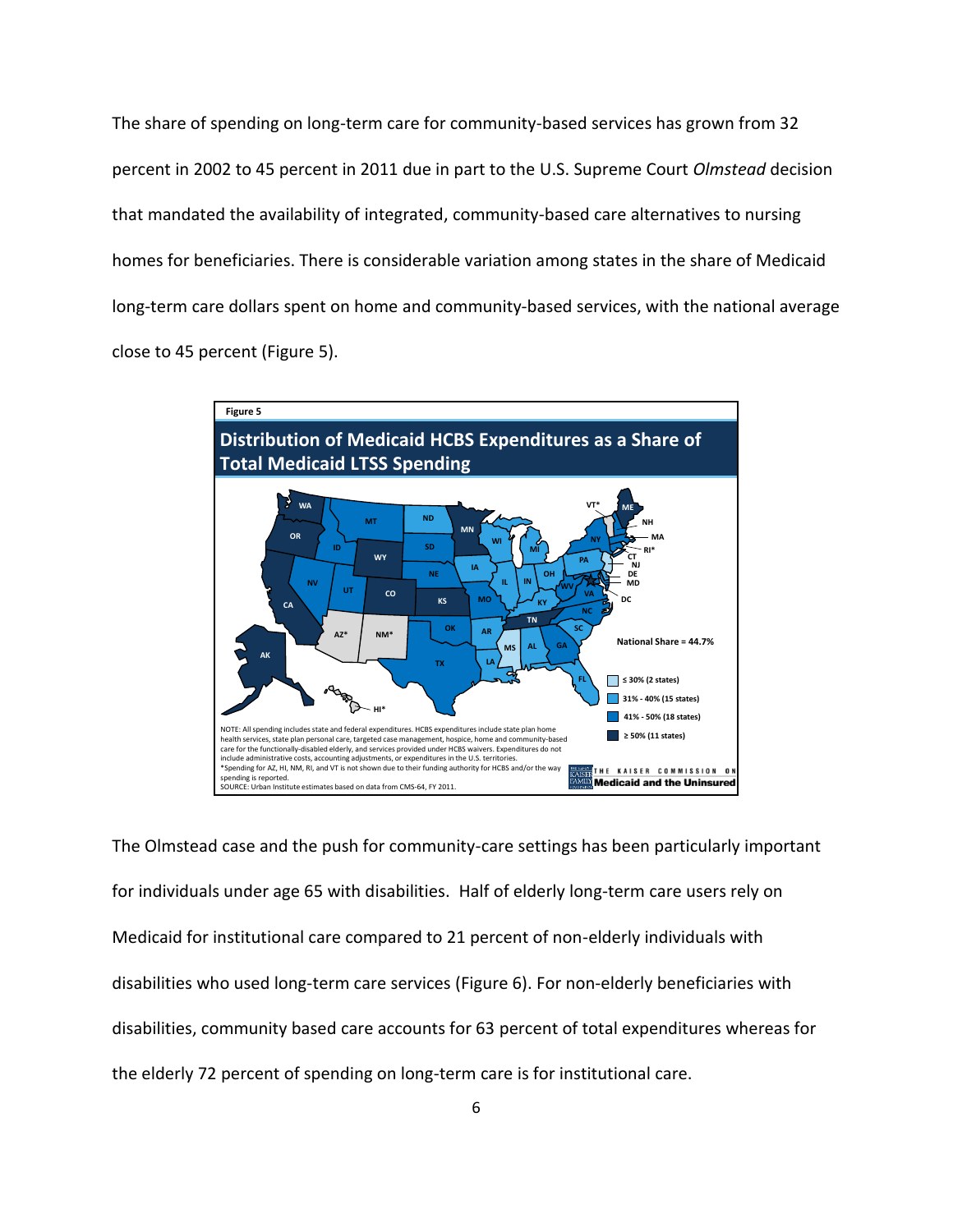

New models of care delivery and greater focus on community-based care in Medicaid have helped to provide an alternative to institutional care that has been especially important for the younger adults with disabilities. Community caseworkers are critical to the ability of many to live in the community and coordinate their care needs; Medicaid's Money Follows the Person, or "MFP," demonstration enables institutionalized individuals to transition to the community.

The experiences of Medicaid beneficiaries Kelli, Don, and Edward from interviews conducted as part of a Kaiser Family Foundation study reflect the importance of having strong community-based options in Medicaid and also reflect the importance of keeping institutional care as a last not first option (Figure 7).

*Kelli, Age 64, Oklahoma* **(Dually Eligible Beneficiary)** - Kelli does not have any family or friends that she can turn to for help and support. Kelli says that her mental illness makes it difficult for her to make friends and trust people, yet she was able to establish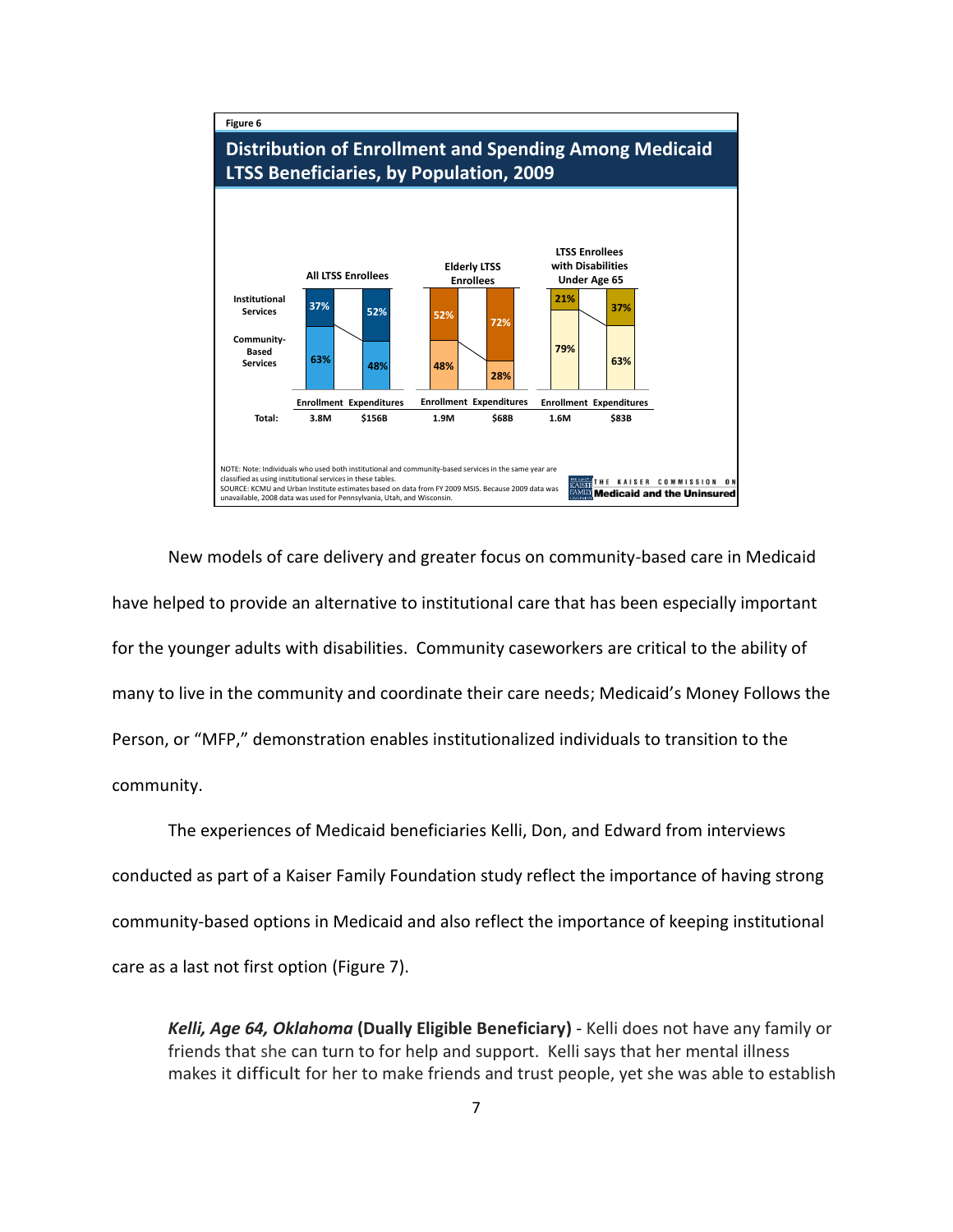a close relationship with her Medicaid caseworker. Having her caseworker's assistance has made such a positive difference for Kelli because, as she says, in regard to managing her care, "It can be very complicated because my mind just doesn't function like it used to anymore." With assistance, Kelli is about to live independently in the community and feels in control of her life.

**Don,** *Age 41, Michigan* **(Dually Eligible Beneficiary)** - Don was born with developmental disabilities. With help of his legal guardian, Don qualified for self-directed Medicaid inhome services; he enjoys having the freedom to allocate his Medicaid dollars for approved services. Don uses most of these dollars to hire his own caregivers. Having caregivers who he trusts greatly improves Don's quality of life. He wishes to remain in the community and live independently.

**Edward***, Age 64, Georgia* **(Medicaid Beneficiary)** - Edward lives independently now, following three years in nursing homes after he lost both legs to an infection. Edward's goal was always to live again on his own, and he was able to make this transition through Georgia Medicaid's Money Follows the Person program. Money Follows the Person helped Edward find affordable housing and connected him with health care providers in the community. Medicaid also covers homemaker and meal services a few hours each day and pays for the power wheelchair that enables Edward to groceryshop and get around town. Edward shared, "I really wanted to leave the nursing home, but was told there were no funds to help me. Then a social worker came and told me about MFP."



## **Figure 7**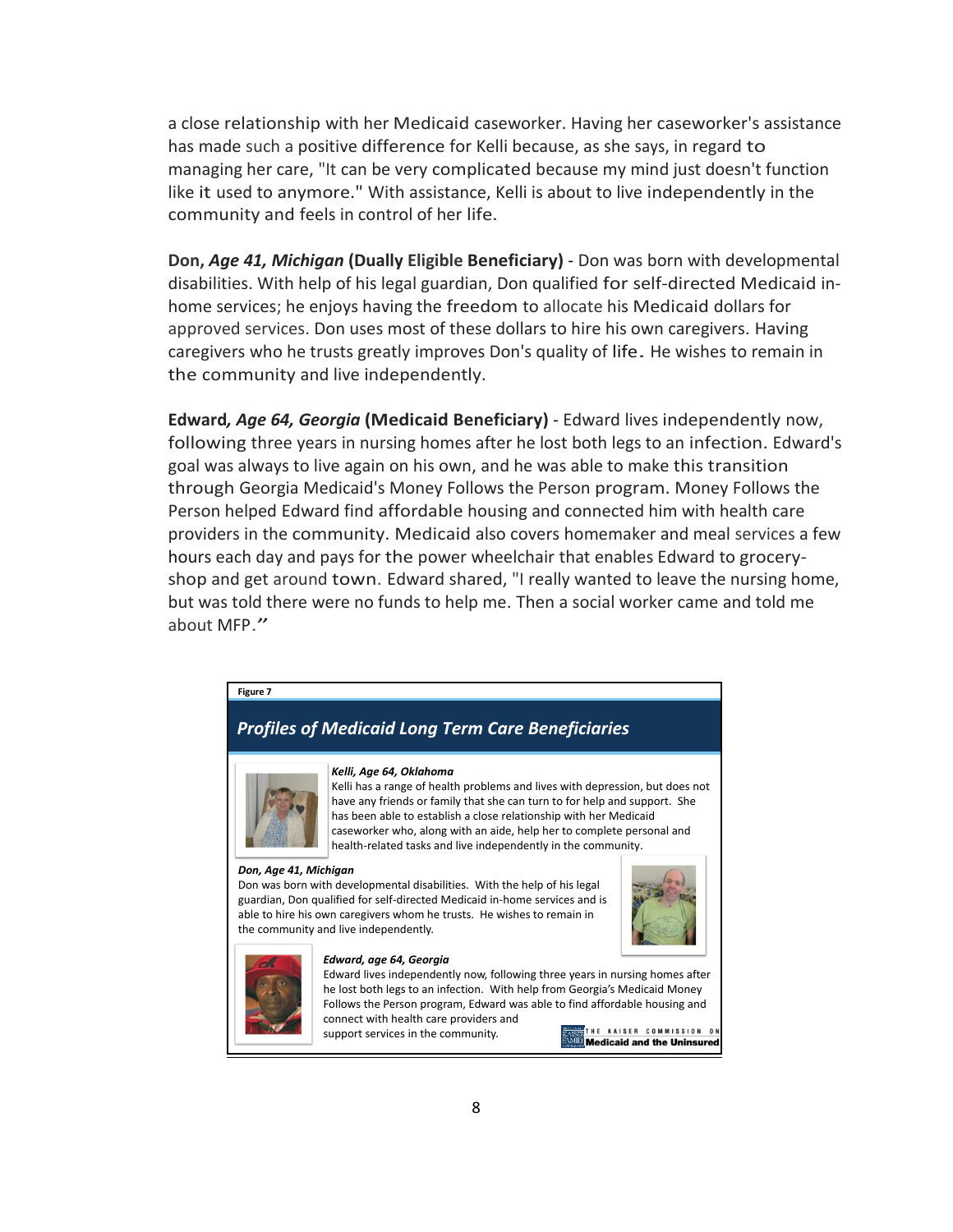### Challenges Ahead

As the baby boomers age into older adulthood with increased life expectancy and

advances in medical care, we can expect the demand for long-term services and supports ---

especially in the community --- to increase in the coming decades (Figure 8).



Those age 85 and over -- the age cohort most likely to need long-term services and supports is expected to increase by almost 70 percent in the next 20 years. The time for addressing this population dynamic and the stress it will put on services and financing is now --- while we have the ability to find new and more efficient and effective ways to deliver and finance high quality care for today's seniors and people with disabilities and to plan for the demands the future will bring.

With the passage of the Affordable Care Act, states have a number of new and expanded opportunities, including enhanced federal financing, to improve access to and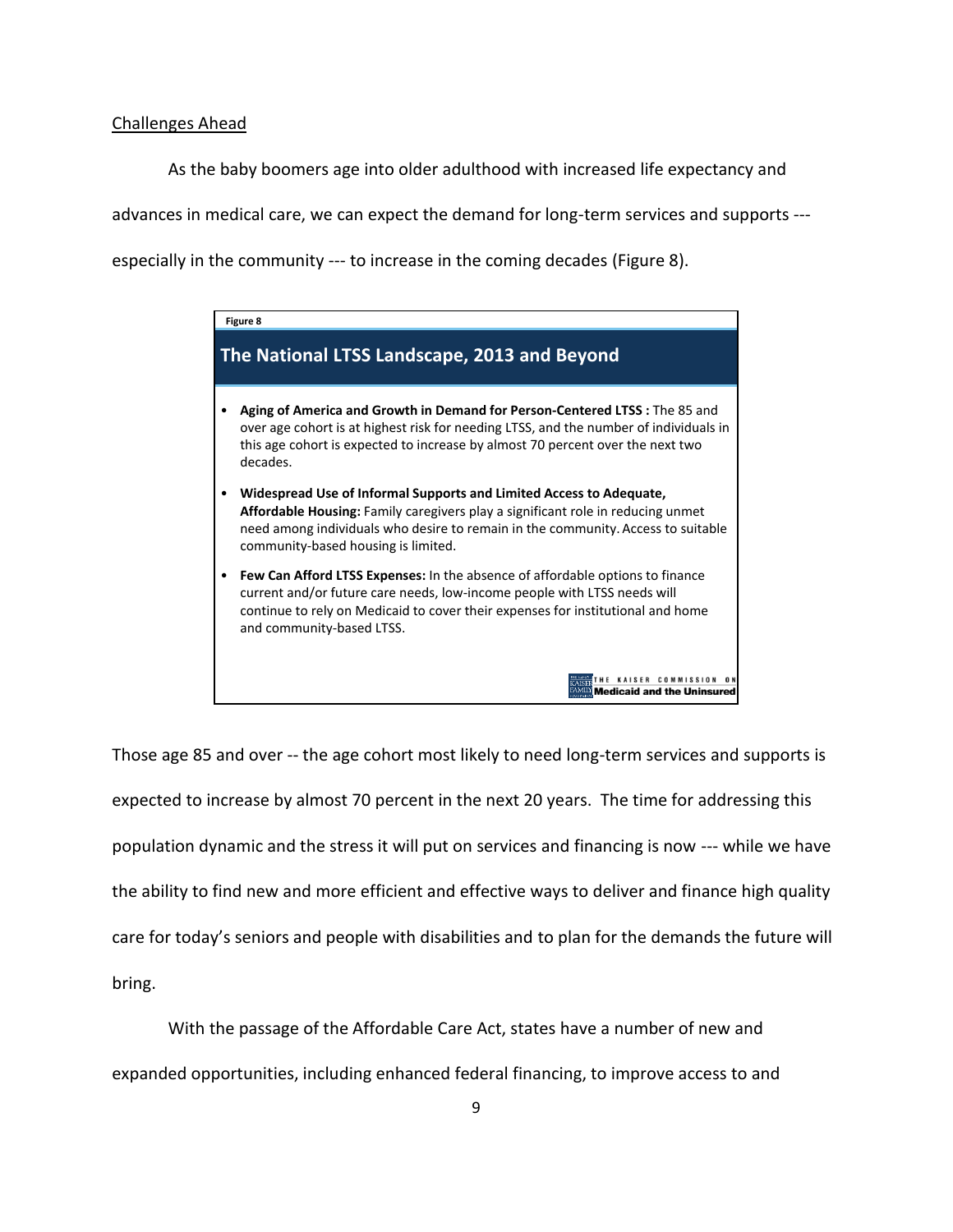delivery of Medicaid long-term services and supports. To date, nearly every state (47 states and DC) has taken steps forward with at least one of the six key options, with the Money Follows the Person demonstration being the most popular option (45 states and DC) (Figure 9). Many states are pursuing or plan to pursue additional new LTSS options, but budget constraints and administrative complexities have limited their reach.



CMS reports that more than half the states are expected to be operating capitated Medicaid managed LTSS programs by January 2014, including the expansion of current Medicaid capitated managed LTSS programs, establishment of new Medicaid capitated managed LTSS program, and implementation of Medicare/Medicaid financial alignment demonstrations for dual eligible beneficiaries. While these offer the prospect of more integrated and comprehensive care, establishing the appropriate capitation rate and broader provider networks for these complex populations is a challenge.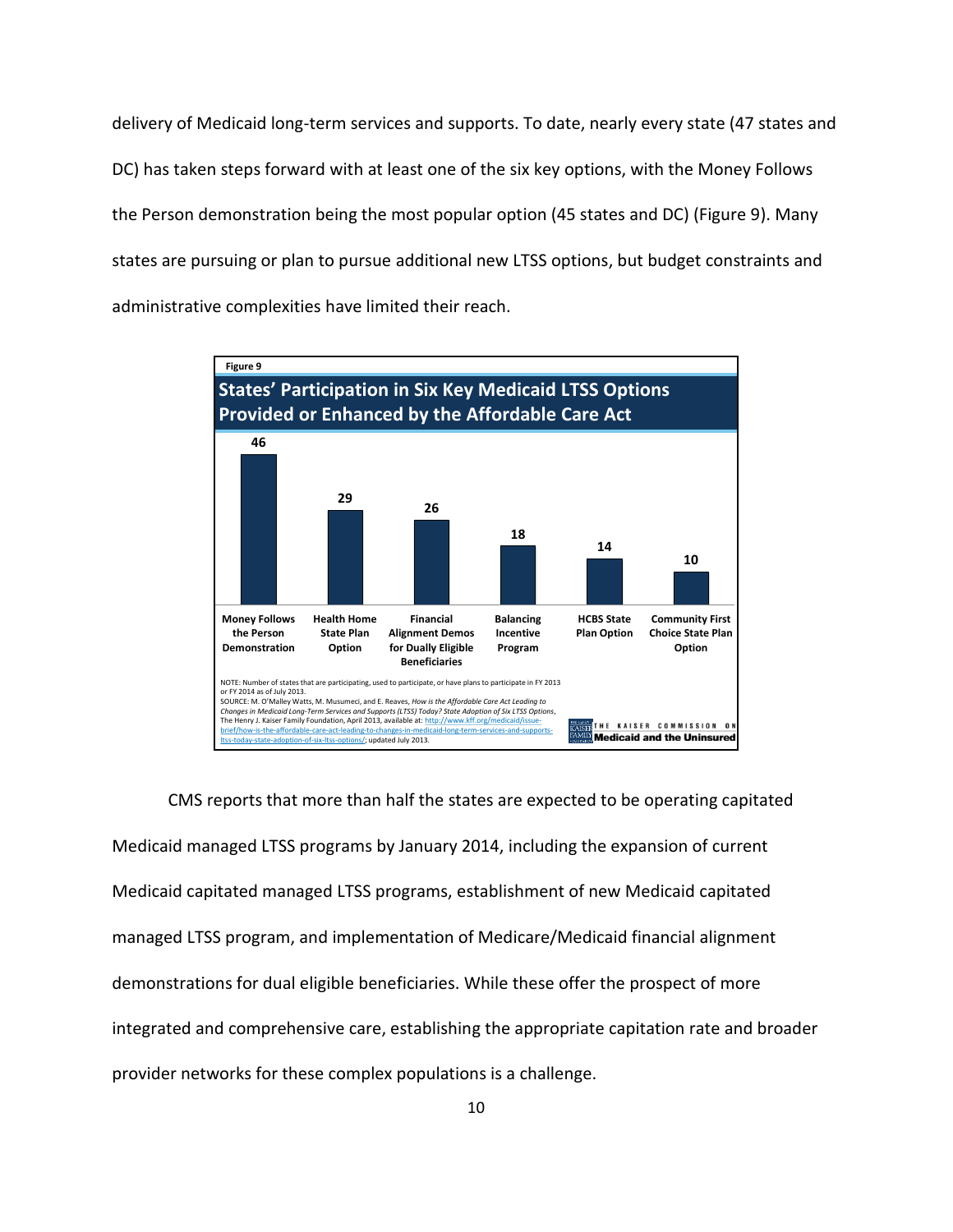Strengthening Medicaid's role as a source of care and financing for people with disabilities, is a key element of building a strong foundation for assuring that long-term services and supports are available and accessible to those in need. Some areas for reform the Commission should consider include:

> **#1** – Development of a "single point of entry" information and referral system where individuals with long-term care needs and their advocates can obtain information about services and supports in an accessible, easy-to-understand format; greater uniformity in eligibility criteria and the scope of services across states; and the implementation of a validated universal assessment tool for level of care determinations to facilitate more consistent coverage across states.

> **#2** – Streamlining the new and expanded ACA home and community-based longterm services and supports options into a comprehensive optional state plan benefit for all states with broader federal support. Today fewer than half the states have taken up the Balancing Incentive Program (18 states) or the Community First Choice state plan option (10 states) or the home and community-based services state plan option (14 states), and the popular Money Follows the Person demonstration (in 46 states) is set to expire in 2016.

> **#3** – Development of ways to enhance community-based supports for individuals with cognitive impairments and improving the integration of behavioral health and medical care to provide care coordination in the community.